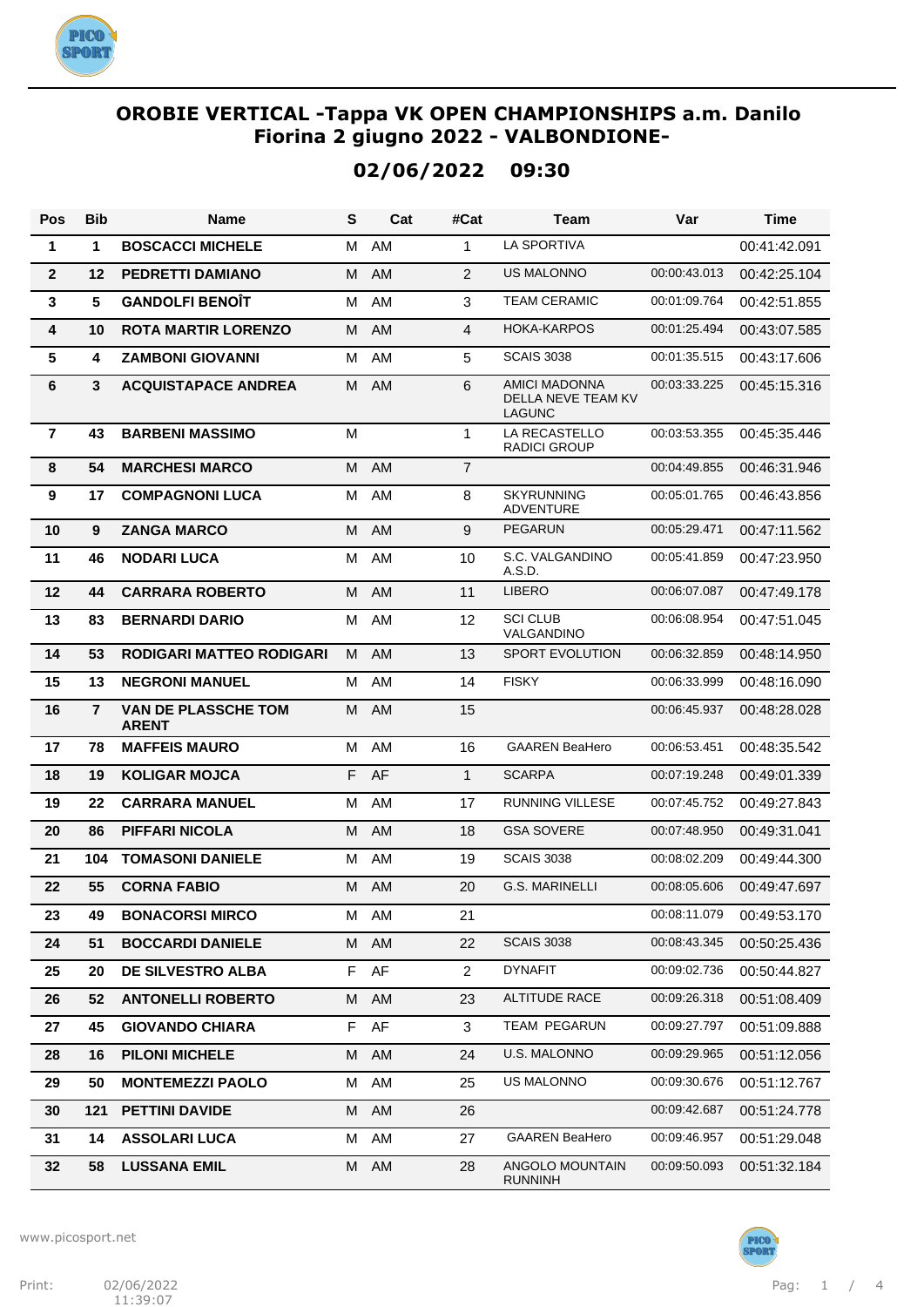

# **02/06/2022 09:30**

| Pos | <b>Bib</b> | Name                       | S  | Cat  | #Cat           | Team                                  | Var          | <b>Time</b>  |
|-----|------------|----------------------------|----|------|----------------|---------------------------------------|--------------|--------------|
| 33  | 15         | <b>ROTA MARTIR ENRICO</b>  | м  | AM   | 29             | CARVICO<br><b>SKYRUNNING</b>          | 00:10:16.106 | 00:51:58.197 |
| 34  | 60         | <b>TARBOTON BIANCA</b>     | F. | AF   | 4              | ADIDAS TERREX                         | 00:10:42.338 | 00:52:24.429 |
| 35  | 103        | <b>CRISTIAN RICCARDI</b>   | м  | AM,  | 1              | <b>LIBERO</b>                         | 00:10:47.448 | 00:52:29.539 |
| 36  | 47         | <b>PERTUSINI MANOLO</b>    | м  | AM   | 30             | <b>NSC BELLAGIO</b><br><b>SKYTEAM</b> | 00:11:06.293 | 00:52:48.384 |
| 37  | 61         | <b>VEDOVATI GABRIELE</b>   | М  | AM   | 31             |                                       | 00:11:39.217 | 00:53:21.308 |
| 38  | 21         | <b>MELONI BEATRICE</b>     | F. | AF   | 5              | <b>GSA SOVERE</b>                     | 00:11:56.461 | 00:53:38.552 |
| 39  | 87         | <b>TORRI DAVIDE</b>        | M  | AM   | 32             | <b>GSA SOVERE</b>                     | 00:12:02.611 | 00:53:44.702 |
| 40  | 77         | <b>PEZZOTTA DAVIDE</b>     | M  | AM   | 33             | <b>GAAREN BeaHero</b>                 | 00:12:18.356 | 00:54:00.447 |
| 41  | 96         | <b>ACERBIS RICCARDO</b>    | M  | AM   | 34             | ELLE-ERRE ROCK<br><b>TEAM</b>         | 00:12:18.700 | 00:54:00.791 |
| 42  | 99         | <b>ZAMBELLI DANIELE</b>    | М  | AM   | 35             | <b>ASD MAGA</b>                       | 00:12:26.451 | 00:54:08.542 |
| 43  | 48         | <b>BOCCARDI MARCO</b>      | м  | AM   | 36             | <b>SCAIS 3038</b>                     | 00:12:43.030 | 00:54:25.121 |
| 44  | 74         | <b>BERGAMINI SILVANO</b>   | М  | AM   | 37             | <b>SCAIS 3038</b>                     | 00:12:44.867 | 00:54:26.958 |
| 45  | 150        | <b>OBERTI FABIO</b>        | м  | AM   | 38             |                                       | 00:12:48.727 | 00:54:30.818 |
| 46  | 71         | <b>SANGALLI BARBARA</b>    |    | F AF | 6              | A.S.PREMANA 10055                     | 00:12:55.067 | 00:54:37.158 |
| 47  | 94         | <b>MIGLIAVACCA ALBERTO</b> | м  | AM   | 39             | <b>ELLE-ERRE ROCK</b><br><b>TEAM</b>  | 00:12:56.659 | 00:54:38.750 |
| 48  | 119        | <b>MAGRI ALESSANDRO</b>    | М  | AM   | 40             | <b>GSA SOVERE</b>                     | 00:13:29.447 | 00:55:11.538 |
| 49  | 127        | <b>MARCHESI DIEGO</b>      | м  | AM   | 41             | POL. VILLESE                          | 00:13:32.474 | 00:55:14.565 |
| 50  | 91         | <b>PERSICO NICOLA</b>      | м  | AM   | 42             | POL. VILLESE                          | 00:13:44.115 | 00:55:26.206 |
| 51  | 92         | <b>BERTOCCHI SIMONE</b>    | м  | AM   | 43             | ANGOLO MOUNTAIN<br><b>RUNNING</b>     | 00:13:48.867 | 00:55:30.958 |
| 52  | 57         | <b>ROTA STEFANO</b>        | M  | AM   | 44             |                                       | 00:14:01.041 | 00:55:43.132 |
| 53  | 102        | <b>VAGNI MONICA</b>        | F  | AF   | $\overline{7}$ | <b>ATLETICA PARATICO</b>              | 00:14:24.453 | 00:56:06.544 |
| 54  | 84         | <b>CIPOLLA PAOLO</b>       | M  | AM   | 45             | <b>BERGAMO STARS</b>                  | 00:15:16.609 | 00:56:58.700 |
| 55  | 85         | <b>MOLINARI MARIO</b>      | M  | AM   | 46             | <b>NEW ATHLETIC</b><br>SULZANO        | 00:15:25.849 | 00:57:07.940 |
| 56  | 140        | <b>ORSINI MATTIA</b>       |    | M AM | 47             |                                       | 00:15:29.434 | 00:57:11.525 |
| 57  | 148        | <b>RUGGERI ANDREA</b>      | м  | AM   | 48             | RUNNING TORRE DE<br><b>ROVERI</b>     | 00:15:42.733 | 00:57:24.824 |
| 58  | 72         | <b>VIGANI NICOLA</b>       |    | M AM | 49             | G.S.A. SOVERE                         | 00:15:44.556 | 00:57:26.647 |
| 59  | 64         | <b>ARCANI DAVIDE</b>       |    | M AM | 50             | <b>GS BOGNANCO</b>                    | 00:15:49.786 | 00:57:31.877 |
| 60  | 109        | <b>SIGNORI MAURIZIO</b>    |    | M AM | 51             | <b>GAN NEMBRO</b>                     | 00:16:23.703 | 00:58:05.794 |
| 61  | 126        | <b>CACCIA GIANFRANCO</b>   |    | M AM | 52             | LA RECASTELLO<br><b>RADICI GROUP</b>  | 00:16:23.926 | 00:58:06.017 |
| 62  | 138        | <b>GAMBA MARCO</b>         | M  | AM   | 53             | CARVICO<br><b>SKYRUNNING</b>          | 00:17:01.966 | 00:58:44.057 |
| 63  | 97         | <b>PEDRAZZINI ALFRED</b>   | м  | AM   | 54             | <b>TEAM VALTELLINA</b><br>ASD         | 00:17:09.853 | 00:58:51.944 |
| 64  | 95         | <b>CURNIS FRANCESCO</b>    |    | M AM | 55             | ELLE-ERRE ROCK<br><b>TEAM</b>         | 00:17:24.470 | 00:59:06.561 |

www.picosport.net

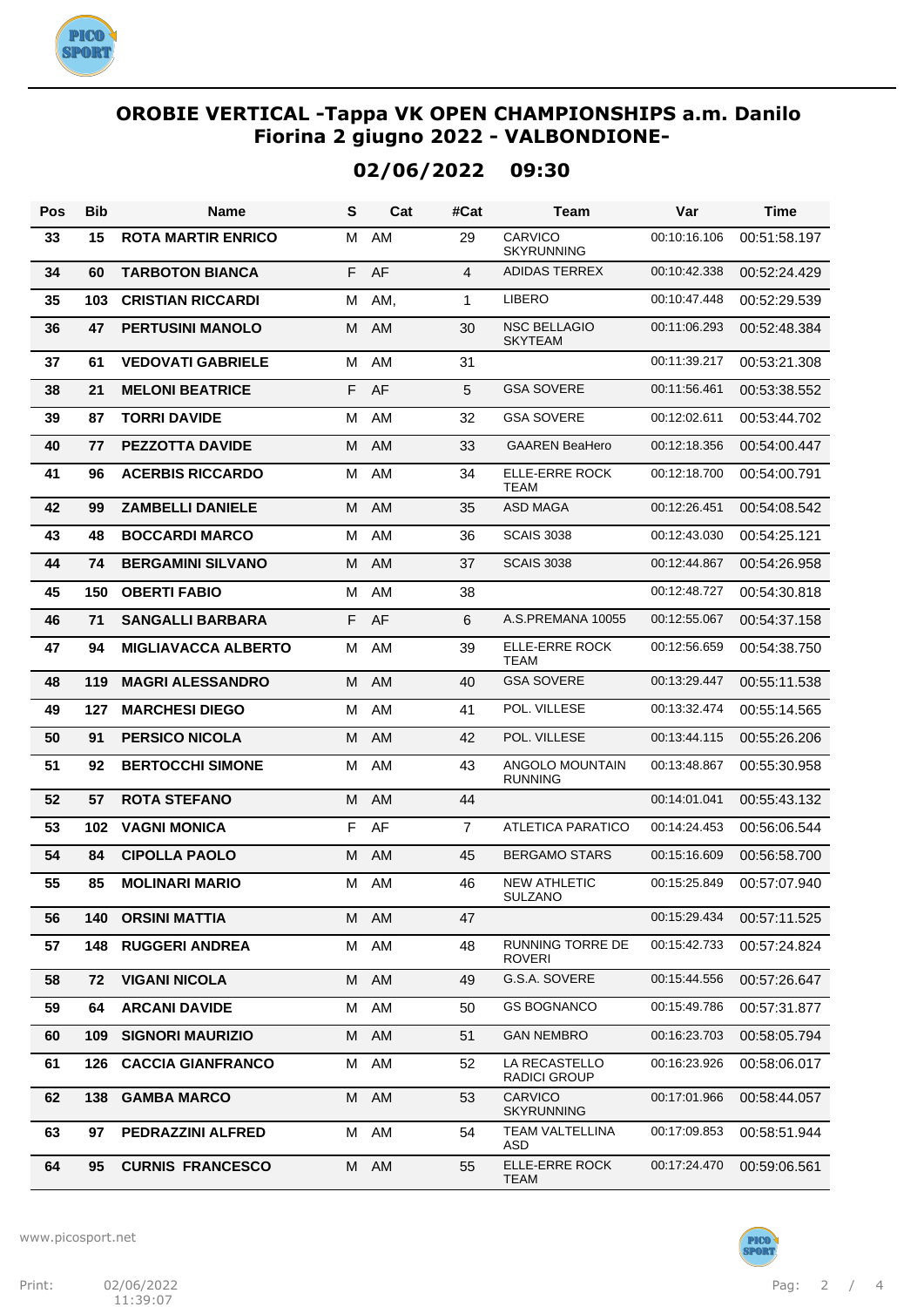

# **02/06/2022 09:30**

| Pos | <b>Bib</b> | Name                                          | S  | Cat  | #Cat | Team                                                  | Var          | Time         |
|-----|------------|-----------------------------------------------|----|------|------|-------------------------------------------------------|--------------|--------------|
| 65  | 147        | <b>BONI ANTONIO</b>                           | м  | AM   | 56   | <b>ASD RUNNER</b><br><b>BERGAMO</b>                   | 00:17:31.680 | 00:59:13.771 |
| 66  | 124        | <b>CARRARA GIORGIO</b>                        | M  | AM   | 57   | G. S. OROBIE                                          | 00:17:52.947 | 00:59:35.038 |
| 67  | 98         | <b>BOSIO DAVIDE</b>                           | м  | AM   | 58   | <b>GAV VERTOVA</b>                                    | 00:17:54.859 | 00:59:36.950 |
| 68  | 70         | <b>BOSSETTI GIACOMO</b>                       | M  | AM   | 59   |                                                       | 00:18:07.261 | 00:59:49.352 |
| 69  | 59         | <b>TWEDDLE ROBERT JAMES</b>                   | м  | AM   | 60   | <b>NONE</b>                                           | 00:18:11.237 | 00:59:53.328 |
| 70  | 133        | <b>ALBERICI SIMONE</b>                        | м  | AM   | 61   |                                                       | 00:18:11.930 | 00:59:54.021 |
| 71  | 143        | <b>SALERI CORRADO</b>                         | м  | AM   | 62   | PADILE RUNNING<br><b>TEAM</b>                         | 00:18:34.945 | 01:00:17.036 |
| 72  | 82         | <b>PEZZOLI PAOLA</b>                          | F. | AF   | 8    | <b>ELLEERRE EROCK</b><br><b>TEAM</b>                  | 00:19:12.044 | 01:00:54.135 |
| 73  | 136        | <b>SCANDELLA GIULIO</b>                       | M  | AM   | 63   | <b>GAN NEMBRO</b>                                     | 00:19:22.932 | 01:01:05.023 |
| 74  | 81         | <b>MORASCHINI FIORENZO</b>                    | м  | AM   | 64   |                                                       | 00:19:28.712 | 01:01:10.803 |
| 75  | 112        | <b>BONACORSI ARRIGO</b>                       | М  | AM   | 65   | <b>GROMO</b>                                          | 00:19:39.869 | 01:01:21.960 |
| 76  | 144        | <b>BOFFELLI ROBERTO</b>                       | м  | AM   | 66   | <b>SCAIS 3038</b>                                     | 00:20:14.227 | 01:01:56.318 |
| 77  | 149        | <b>NOZZA MICHELE</b>                          | M  | AM   | 67   | <b>SPORT EVOLUTION</b>                                | 00:20:21.199 | 01:02:03.290 |
| 78  | 135        | <b>MAZZOLENI FERRACINI</b><br><b>GIOVANNI</b> | M  | AM   | 68   | <b>RUNNERS BERGAMO</b>                                | 00:20:21.438 | 01:02:03.529 |
| 79  | 88         | <b>CUCCHI MANUEL</b>                          | M  | AM   | 69   | <b>GAAREN BeaHero</b>                                 | 00:20:26.805 | 01:02:08.896 |
| 80  | 18         | <b>BREDA ALESSIO</b>                          | M  | AM   | 70   | <b>ATLETICA MARATHON</b><br><b>ALMENNO</b>            | 00:20:32.417 | 01:02:14.508 |
| 81  | 132        | <b>BUJOR GABRIEL</b>                          | M  | AM   | 71   |                                                       | 00:21:06.945 | 01:02:49.036 |
| 82  | 116        | <b>DE SANTIS FABRIZIO</b>                     | м  | AM   | 72   | <b>CARVICOSKYRUNNIN</b><br>G                          | 00:21:30.859 | 01:03:12.950 |
| 83  | 76         | <b>VIGANO' ANDREA</b>                         | М  | AM   | 73   | <b>GAAREN BeaHero</b>                                 | 00:21:58.991 | 01:03:41.082 |
| 84  | 62         | <b>TOGNIN MARTINA</b>                         | F. | AF   | 9    | <b>DKRUNNER</b>                                       | 00:22:07.756 | 01:03:49.847 |
| 85  | 93         | <b>MORONI ANDREA</b>                          | M  | AM   | 74   | ASD GAN NEMBRO                                        | 00:22:14.803 | 01:03:56.894 |
| 86  | 75         | <b>CAPELLI MARCO LUIGI</b>                    | M  | AM   | 75   | ATL. MARATHON<br><b>ALMENNO S.S</b>                   | 00:22:25.276 | 01:04:07.367 |
| 87  | 63         | <b>CALVETTI LUCIANO</b>                       |    | M AM | 76   | U.S. MALONNO                                          | 00:22:29.757 | 01:04:11.848 |
| 88  | 142        | <b>DONINA ANDREA</b>                          |    | M AM | 77   | <b>US MALONNO</b>                                     | 00:22:40.425 | 01:04:22.516 |
| 89  | 80         | <b>GALLI CHIARA</b>                           |    | F AF | 10   | <b>GAAREN BeaHero</b>                                 | 00:23:18.233 | 01:05:00.324 |
| 90  | 111        | <b>BERTOCCHI DIANA</b>                        |    | F AF | 11   | <b>GAV VERTOVA</b>                                    | 00:24:11.364 | 01:05:53.455 |
| 91  | 141        | <b>BENICCHIO MAURO</b>                        | м  | AM   | 78   | <b>CARVICO</b><br><b>SKYRUNNING</b>                   | 00:24:41.707 | 01:06:23.798 |
| 92  | 115        | <b>GIARAMIDA GIUSEPPE</b>                     |    | M AM | 79   | LA MICHETTA                                           | 00:24:55.605 | 01:06:37.696 |
| 93  | 79         | <b>GAGGIOTTI MARCO</b>                        | м  | AM   | 80   | <b>GAAREN BeaHero</b>                                 | 00:25:24.001 | 01:07:06.092 |
| 94  | 89         | <b>FERRARI STEFANO</b>                        | M  | AM   | 81   | CANOTTIERI MILANO                                     | 00:25:33.507 | 01:07:15.598 |
| 95  | 130        | <b>PEZZOTTA LUIGI</b>                         | м  | AM   | 82   | <b>LIBERO</b>                                         | 00:25:39.367 | 01:07:21.458 |
| 96  | 146        | <b>CARRARA CRISTIAN</b>                       | М  | AM   | 83   | AUTONOMO-NON<br><b>AFFILIATO A</b><br>NESSUNA SQUADRA | 00:26:37.700 | 01:08:19.791 |

www.picosport.net